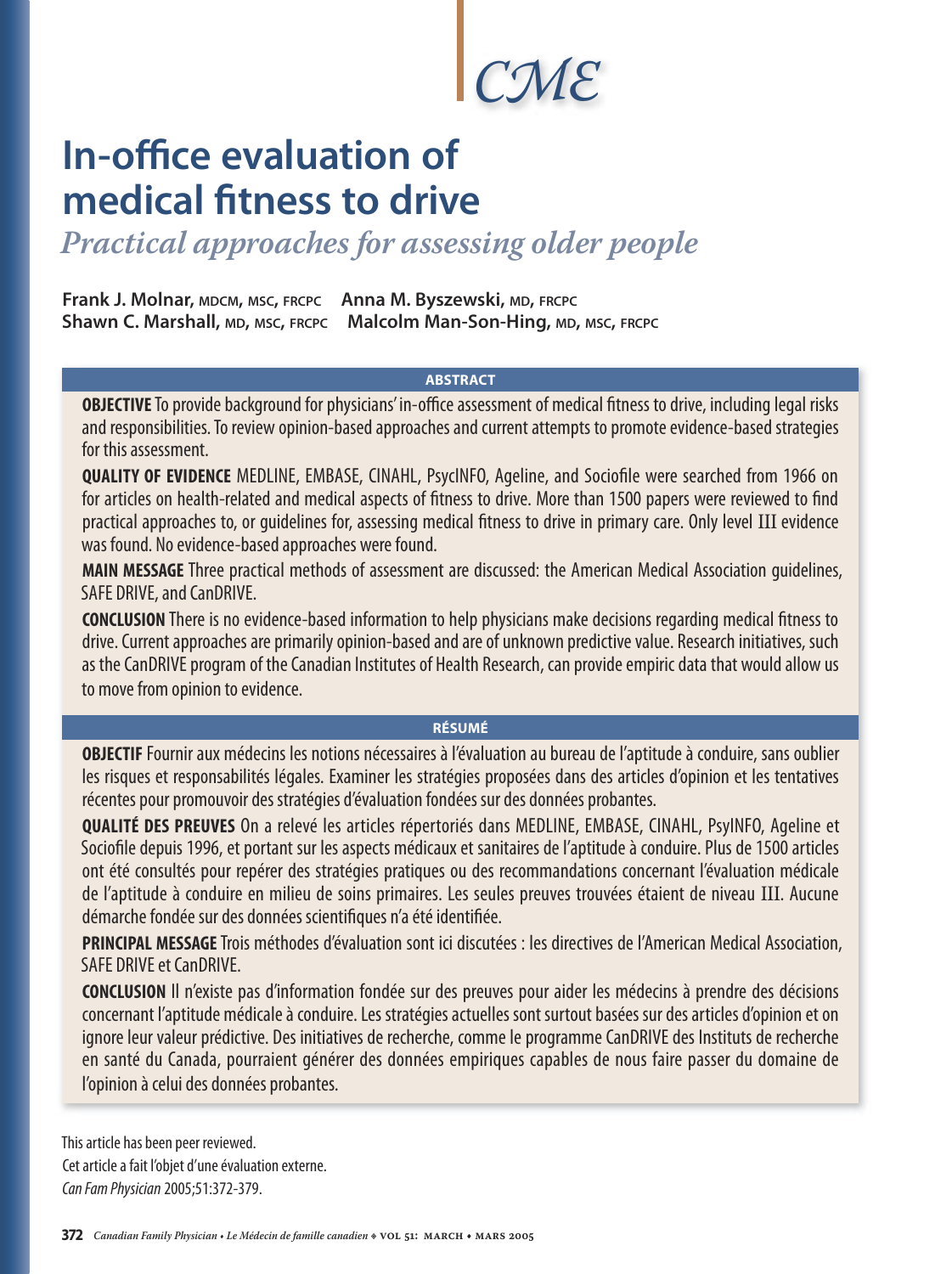ld and young drivers have the highest rates ld and young drivers have the highest rates of motor vehicle crashes (MVC) per kilo-of motor vehicle crashes (MVC) per metre driven; the lowest rates are found Id and young drivers have the highest rates<br>
of motor vehicle crashes (MVC) per kilo-<br>
metre driven; the lowest rates are found<br>
among middle-aged people.<sup>1,2</sup> Young drivers crash primarily because they are inexperienced and take risks (eg, speeding, substance abuse). Reducing young drivers' collision rates is not principally a medical issue: it requires legislative (eg, graduated licensing) and law-enforcement measures.

Older drivers crash for very different reasons. While most older drivers remain safe on the road, some suffer from the cumulative effects of medical conditions (eg, dementia, strokes, Parkinson disease) that eventually affect their fitness to drive.<sup>3</sup> This article reviews the practical resources frontline physicians can use for in-office screening and assessment of medical fitness to drive.

# **Quality of evidence**

The articles discussed in this paper were drawn from a computerized search of MEDLINE, EMBASE, CINAHL, PsycINFO, Ageline, and Sociofile from 1966 on for all articles on health-related and medical aspects of fitness to drive. The more than 1500 papers selected were reviewed to find practical approaches to, or guidelines for, screening and

#### **Drs Molnar, Byszewski, Marshall,** *and* **Man-Son-Hing**

*are members of CanDRIVE, a New Emerging Team funded by the Institute of Aging at the Canadian Institutes of Health Research at the Élisabeth-Bruyère Research Institute in Ottawa, Ont.* **Dr Molnar** *is a researcher in the CT Lamont Centre for Primary Care Research in the Elderly at the Élisabeth-Bruyère Research Institute.* **Drs Molnar, Byszewski***, and*  **Man-Son-Hing** *teach in the Division of Geriatric Medicine, Department of Internal Medicine, at the University of Ottawa.* **Drs Molnar, Marshall,** *and*  **Man-Son-Hing** *are affi liated with the Clinical Epidemiology Program at the University of Ottawa's Health Research Institute.* **Dr Marshall** *teaches in the Department of Physical Medicine and Rehabilitation at the University of Ottawa.* **Drs Marshall** *and* **Man-Son-Hing** *serve on the Ontario Ministry of Transportation's Medical Advisory Committee.*

assessment of medical fitness to drive in front-line clinical settings. Only level III evidence (ie, expert opinion or consensus statements) was found. Due to the scarcity of definitive research in this area, the three practical approaches discussed (the American Medical Association [AMA] guidelines and the SAFE DRIVE and CanDRIVE approaches) are primarily based on consensus.

# **Legal responsibilities and risks**

Reporting patients who have conditions that could affect driving ability is mandatory in many provinces. Physicians are usually protected from lawsuits resulting from such reporting (**Table 1**).

| Table 1. Provincial and territorial regulations as of June 2004.              |
|-------------------------------------------------------------------------------|
| All provinces and territories offer legal protection to physicians who report |
| patients they deem unfit to drive.                                            |

| <b>PROVINCE OR TERRITORY</b> | <b>LEGAL OBLIGATION TO REPORT</b> |
|------------------------------|-----------------------------------|
| <b>British Columbia</b>      | <b>Mandatory</b>                  |
| Alberta                      | Not mandatory*                    |
| Saskatchewan                 | <b>Mandatory</b>                  |
| <b>Manitoba</b>              | <b>Mandatory</b>                  |
| <b>Ontario</b>               | <b>Mandatory</b>                  |
| <b>Ouebec</b>                | Not mandatory*                    |
| <b>New Brunswick</b>         | <b>Mandatory</b>                  |
| <b>Prince Edward Island</b>  | <b>Mandatory</b>                  |
| Nova Scotia                  | Not mandatory*                    |
| <b>Newfoundland</b>          | <b>Mandatory</b>                  |
| <b>Northwest Territories</b> | <b>Mandatory</b>                  |
| <b>Nunavut</b>               | <b>Mandatory</b>                  |
|                              |                                   |

**Compiled with the assistance of the Canadian Council of Motor Transportation Administrators and all 13 ministries of transportation.**

**\*Physicians in Alberta, Quebec, and Nova Scotia can use their own judgment regarding reporting unsafe drivers to their ministries of transportation.**

The concept "protection from lawsuits" is often misunderstood and requires clarification. It is still possible for patients or their families to file lawsuits. If a physician has followed the law with respect to reporting fitness to drive, it is extremely unlikely that he or she would lose such a lawsuit. Legal protection does not prevent patients and families from filing complaints with provincial medical colleges either. In Ontario, the College of Physicians and Surgeons of Ontario (CPSO) would advise patients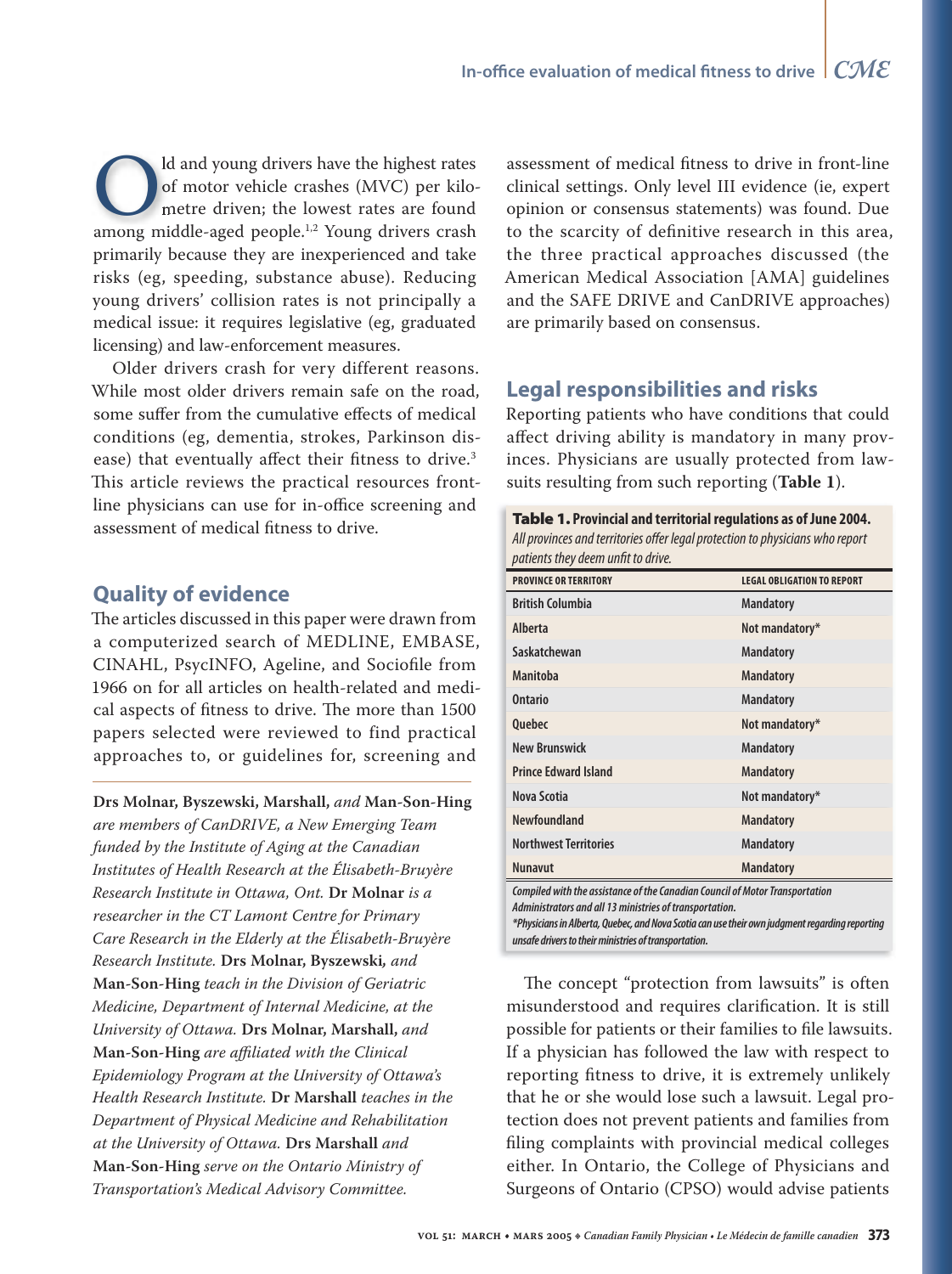that physicians are merely following the law in sending a report to the provincial ministry of transportation.

If patients or their families still wish to pursue complaints, then in accordance with the Regulated Health Professions Act, the CPSO is required to investigate. Cases that might result in punitive action include situations in which physicians report people who are not their patients or patients who have not been examined. Similar rules and processes likely exist in other provinces. While physicians who have followed the law are protected from losing lawsuits and CPSO complaints, they could still suffer the emotional wear-and-tear that such lengthy review processes entail.

Physicians do, however, place themselves at risk of losing civil lawsuits if they fail to report unsafe drivers to the ministry of transportation and if these drivers are subsequently involved in MVCs.<sup>4,5</sup> The outcome of such lawsuits might depend on the precise wording of each provincial statute regarding reporting patients who might be unfit to drive.

## **Other considerations**

Another consideration in reporting fitness to drive is the negative effect on physician-patient and physician-family relationships. A survey by Marshall and Gilbert<sup>6</sup> clearly demonstrated that physicians think reporting patients negatively affects these relationships. Patients and families might also suffer. Driving cessation leads to fewer out-of-home activities, social isolation, and worsening depression.<sup>7,8</sup> As family and friends begin to help by driving patients to appointments, caregiver stress can increase.<sup>9</sup> The negative effects of loss of driving privileges are more pronounced in rural communities.<sup>10-13</sup>

Physicians might also be reluctant to report patients who are currently unfit to drive but whose conditions might improve over time or whose driving abilities might improve with retraining. This reluctance is owing to the challenging and lengthy process of reinstating driver's licenses once they have been suspended.

Finally, physicians' ability to predict whether patients will become involved in MVCs is overestimated by licensing authorities and the general public. Several factors need to be taken into account.

- Abilities can fluctuate, and patients' presentation in physicians' offices might not represent all periods during which they are driving. In some cases, fluctuation is related to medication or alcohol use.
- Medical events that alter function can occur after visits to the office and cannot be predicted during the visit.
- All active drivers are at some baseline risk of being involved in MVCs. Even if drivers pass all imaginable screening tests, they could still become involved in MVCs. This can be explained partly by factors extrinsic to drivers, such as weather, road conditions, and the behaviour of other drivers.
- Physicians primarily assess operational skills (ie, basic motor, sensory, perceptual, and cognitive abilities required to drive safely). They rarely assess tactical decisions (ie, driving behaviour or style, choice of speed, and distance from the car in front) or strategic approaches (ie, planning and preparing for trips, self-restriction) that determine whether people can appropriately compensate for early or minimal loss of operational abilities.
- Standard physical examinations were designed to detect presence or absence of disease, not to assess function.
- Reliable, clinically sensible, and valid tools to assist clinicians in screening and assessment of fitness to drive do not exist.

The first three factors listed are irreversible and limit physicians' ability to predict all MVCs. The next three factors can be addressed by devising and validating screening tools to better assess medical fitness to drive.

Given the disincentives and barriers listed above, it is not surprising that many physicians are reluctant to assess and report patients they think are unfit to drive. Are physicians the best professionals to assess fitness to drive? This question arises out of an understandable desire to avoid an extremely challenging medicolegal area. The question, however, also demonstrates a lack of understanding of the true role of physicians in this area and the tremendous potential to contribute to patients' health and safety. The issue is *not* who can best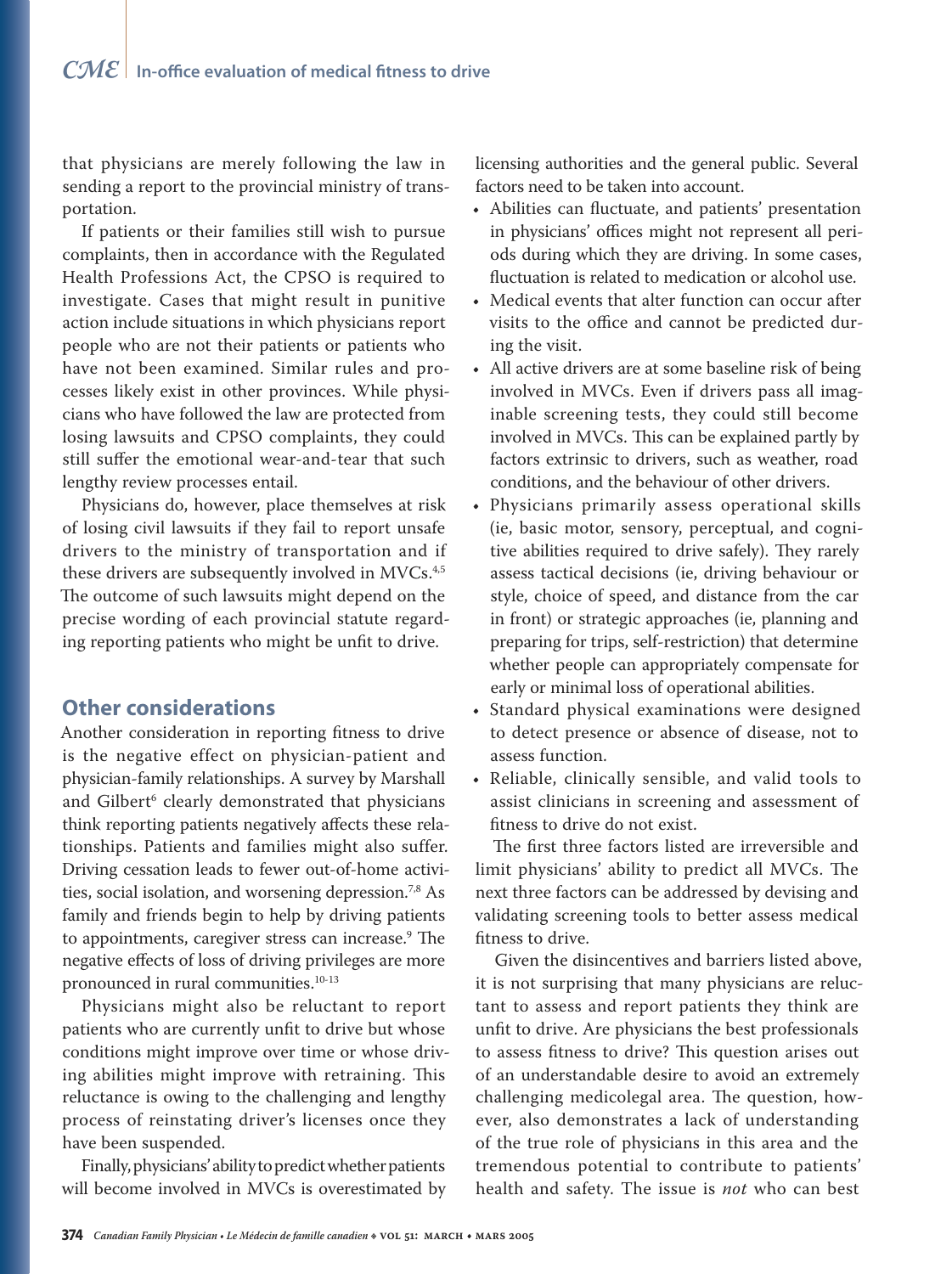assess fitness to drive but rather what complementary role can each profession play to improve road safety and decrease morbidity and mortality. Each profession is part of a system or network of assessments (Figure 1).

## **Specialized assessment**

Specialized driver assessment (ie, occupational therapy and neuropsychological office-based testing) and on-road testing do not replace physicians' screening and assessment. There are too few occupational therapists and neuropsychologists to assess all older drivers every year. On-road testing remains the criterion standard for assessment, but is expensive (\$300 to \$600 per assessment) and is available only on a limited basis. It is unrealistic to think we could screen every older driver every year using on-road testing. Patients would not accept the need for such time-consuming and expensive annual assessments. Annual screening of large numbers of patients is best done by physicians in

their offices. Borderline cases can be referred to specialized testing centres.

Research on simulators has not yet become widely available for clinical application. There is little or no consistency from simulator to simulator in terms of hardware, software, testing protocols, or pass-fail thresholds.

The disincentives and barriers to assessing fitness to drive also explain why at least one provincial medical association has lobbied for removal of the legal mandate to report unfit drivers (Table 1). While such reactions are understandable, they are difficult to justify ethically. It is hard to argue that a profession dedicated to improving patients' health, safety, and quality of life should be allowed to divest itself of a responsibility vital to reducing patients' morbidity and mortality.

To better meet professional and societal responsibilities, physicians need better screening and assessment tools. We should openly acknowledge that their ability to assess fitness to drive is currently limited. They cannot perform this task

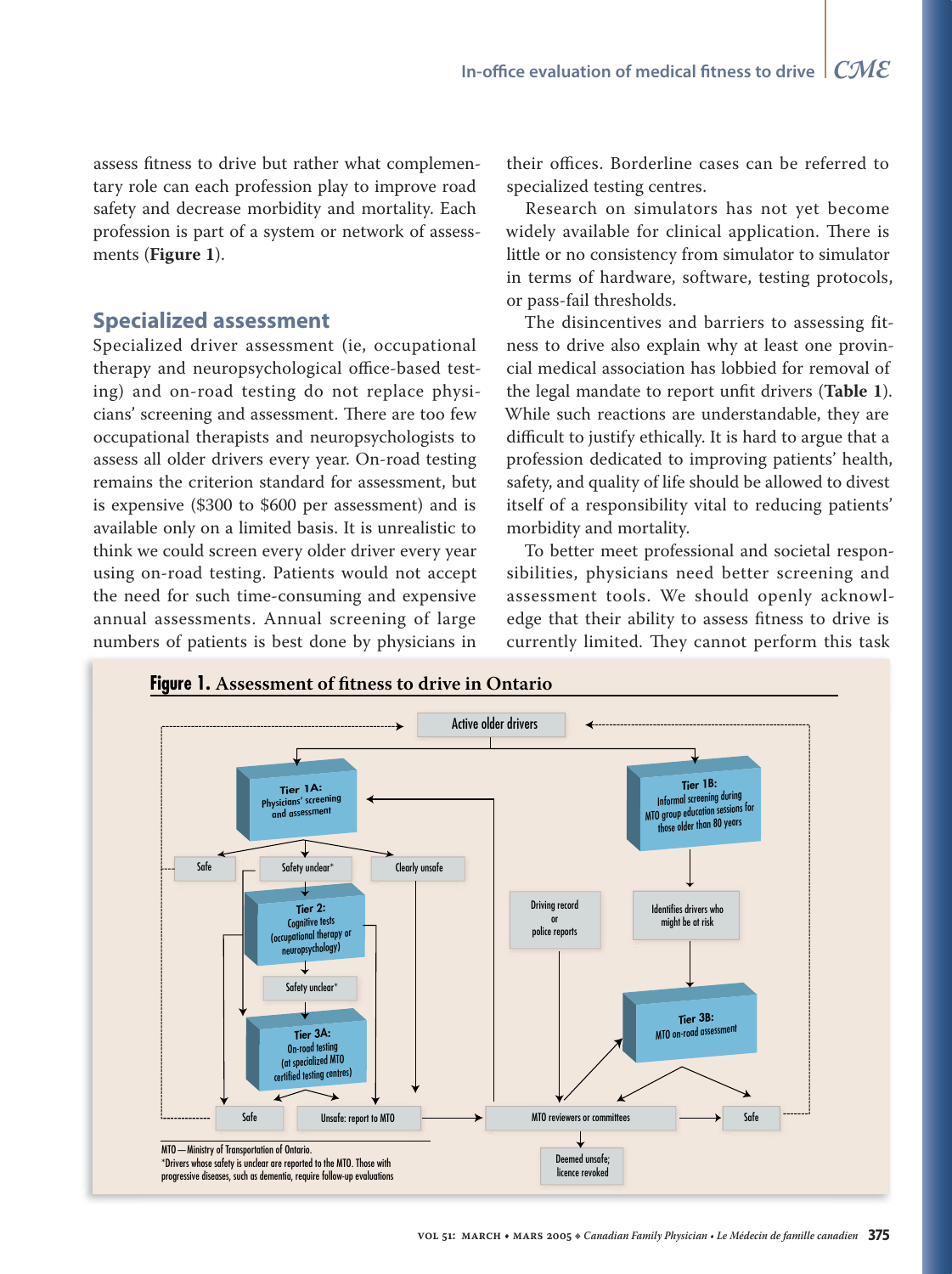without evidence-based screening tools and without the support of other professionals (**Figure 1**).

## **Evidence-based screening tools**

Developing validated evidence-based approaches is increasingly important because the medical conditions that affect ability to drive accumulate with age, older drivers are the fastest-growing segment of the active driving population, and older drivers suffer the highest rates of serious injury and death from MVCs.14-16 Several authors17-19 and national driving organizations,<sup>20</sup> including Transport Canada, have called for development of instruments to aid physicians in determining fitness to drive.

In an article in this issue of *Canadian Family Physician*, Hogan **(page 362)** reviews published approaches to office-based assessment of older drivers. He found that evidence supporting these approaches is weak (level III). He recommends validation of all office-based approaches.

In addition to not being supported by research, the recommended approaches are often impractical. For instance, the "red flags for medically impaired driving" proposed by the  $AMA<sup>21</sup>$  and reviewed by Hogan are overly inclusive and would likely identify most older patients in a family practice as requiring further assessment. The AMA's "Patient Education Handout" is similar. Few older drivers would respond no to such statements as "other drivers drive too fast," "busy intersections bother me," "left-hand turns make me nervous," and "I don't like to drive at night." The AMA suggests reviewing medications and doing a neuromuscular examination in evaluating fitness to drive, $21$  but does not indicate how the resulting information is to be used. For instance, the presence or absence of a medication is not important, but recent dose changes that could affect function are. The neuromuscular examination is not evidence based (ie, is not shown to predict crash risk) and does not provide thresholds at which patients would be at risk of MVCs. Hogan also reviewed the Canadian Medical Association (CMA) guide<sup>22</sup> and found it was too broad to be of practical use.

Given the lack of evidence-based screening tools and the serious shortcomings of the approaches

reviewed by Hogan, what are front-line clinicians to do? They could selectively employ sections of the AMA, CMA, and SAFE DRIVE<sup>23</sup> approaches (**Table 2**23) (probably what most physicians do); they could examine other approaches being employed and studied by practising clinicians and researchers; and they could support and engage in research to devise and validate evidence-based screening tools to assess fitness to drive in primary care. In the remainder of this paper, we will review alternative approaches, such as the Ottawa Driving and Dementia Toolkit<sup>24</sup> and the CanDRIVE assessment acronym, and introduce the Canadian Institutes of Health Research (CIHR)–funded CanDRIVE research program<sup>25</sup> that is dedicated to developing and validating evidence-based fitness-to-drive screening tools.

| Table 2. SAFE DRIVE checklist: If concerns are noted in any of these areas, |
|-----------------------------------------------------------------------------|
| referral to a specialized centre is recommended.                            |

| <b>SAFETY RECORD</b>                              | History of driving problems: obtain<br>from department of motor vehicles          |
|---------------------------------------------------|-----------------------------------------------------------------------------------|
| <b>ATTENTION SKILLS</b>                           | Look for lapses of consciousness or<br>recurrent episodes of confusion            |
| <b>FAMILY REPORT</b>                              | Ask family members about<br>observations of driving ability                       |
| <b>ETHANOL</b>                                    | Screen for alcohol abuse                                                          |
| <b>DRUGS</b>                                      | Conduct a medication review,<br>checking for sedating or<br>anticholinergic drugs |
| <b>REACTION TIME</b>                              | Check for neurologic or<br>musculoskeletal disorders that could<br>slow reactions |
| <b>INTELLECTUAL IMPAIRMENT</b>                    | <b>Conduct a Mini-Mental State</b><br><b>Examination</b>                          |
| <b>VISION AND VISUOSPATIAL</b><br><b>FUNCTION</b> | <b>Test for visual acuity</b>                                                     |
| <b>EXECUTIVE FUNCTIONS</b>                        | Check ability to plan and sequence<br>activities and self-monitor<br>behaviours   |

**Adapted with permission from Wiseman and Souder.23**

# **Ottawa Driving and Dementia Toolkit**

In 1997, the Dementia Network of Ottawa developed a Driving and Dementia Toolkit<sup>24</sup> for primary care physicians. The tool kit consists of background information on the topic, a list of local resources, the necessary forms to access these services,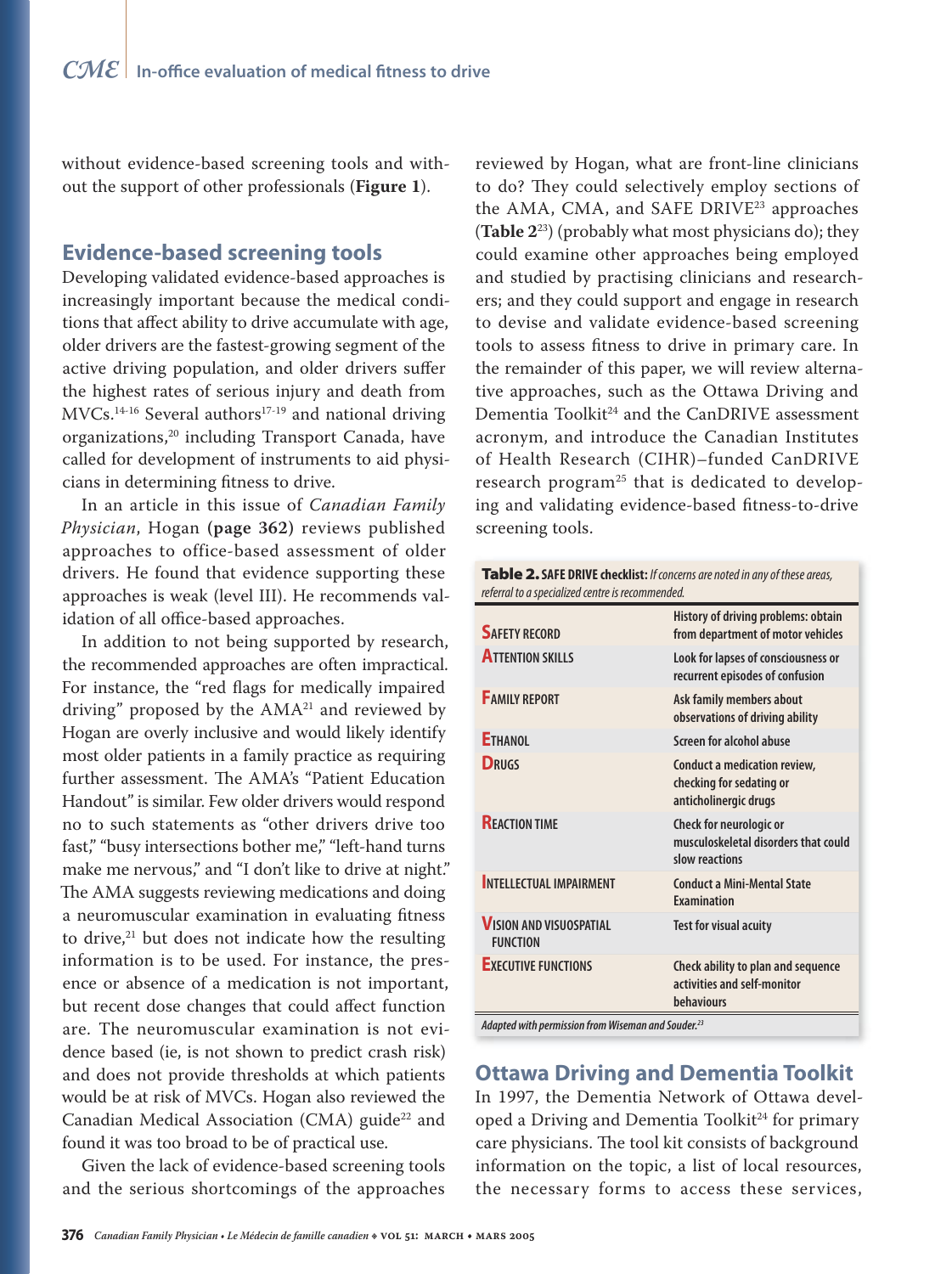screening questions about older drivers' safety, and the SAFE DRIVE approach<sup>23</sup> (Table 2<sup>23</sup>).

In 2001, the effectiveness of the tool kit in improving primary care physicians' knowledge and confidence in addressing driving-related issues was evaluated.24 Responses to a multistage survey demonstrated that using the tool kit resulted in statistically significant improvements in physicians' knowledge of driving issues and confidence in assessing fitness to drive.

The tool kit also contains questions for older drivers and different questions for family members (**Table 3**24). Questions for family members should

| <b>Table 3. Driving and Dementia Toolkit interview questions:</b> Responses<br>might not always reflect the full picture because patients and their families might<br>want to preserve the privilege to drive. |
|----------------------------------------------------------------------------------------------------------------------------------------------------------------------------------------------------------------|
| <b>10 QUESTIONS TO ASK PATIENTS</b>                                                                                                                                                                            |
| 1. Have you noticed any change in your driving skills?                                                                                                                                                         |
| 2. Have you lost any confidence in your overall driving ability, leading you to<br>drive less often or only in good weather?                                                                                   |
| 3. Do others honk at you or show signs of irritation?                                                                                                                                                          |
| 4. Have you ever become lost while driving?                                                                                                                                                                    |
| 5. Have you ever forgotten where you were going?                                                                                                                                                               |
| 6. Do you think that <i>at present</i> you are an unsafe driver?                                                                                                                                               |
| 7. Have you had any car accidents in the last year?                                                                                                                                                            |
| 8. Have you had any minor fender-benders with other cars in parking lots?                                                                                                                                      |
| 9. Have you received any traffic citations for speeding, going too slowly,<br>making improper turns, failing to stop, etc?                                                                                     |
| 10. Have others criticized your driving or refused to drive with you?                                                                                                                                          |
| <b>10 OUESTIONS TO ASK PATIENTS' FAMILIES</b>                                                                                                                                                                  |
| 1. Do you feel uncomfortable in any way driving with the patient?                                                                                                                                              |
| 2. Have you noted any abnormal or unsafe driving behaviour?                                                                                                                                                    |
| 3. Has the patient had any recent crashes?                                                                                                                                                                     |
| 4. Has the patient had near-misses that could be attributed to mental or<br>physical decline?                                                                                                                  |
| 5. Has the patient received any tickets or traffic violations?                                                                                                                                                 |
| 6. Are other drivers forced to drive defensively to accommodate the patient's<br>errors in judgment?                                                                                                           |
| 7. Have there been any occasions where the patient has got lost or<br>experienced navigational confusion?                                                                                                      |
| 8. Does the person need many cues or directions from passengers?                                                                                                                                               |
| 9. Does the patient need a co-pilot to alert him or her to potentially<br>hazardous events or conditions?                                                                                                      |

**10. Have others commented on the patient's unsafe driving?**

**Adapted from Byszewski et al.24**

be asked when patients are not present in order to maximize the honesty of responses. An on-line version of the full Driving and Dementia Toolkit and the SAFE DRIVE approach is available in the physicians' resource section at www.candrive.ca.

Much like the CMA, AMA, and SAFE DRIVE approaches, the Ottawa Driving and Dementia Toolkit questions are based on clinical acumen and consensus, but have not yet been validated to determine whether they truly predict risk of MVCs. The patientdirected questions (**Table 3**24) are being examined in two studies supervised by the authors of this article. The tool kit is not yet an evidence-based tool.

## **CanDRIVE Assessment Acronym**

An approach similar to the SAFE DRIVE algorithm is the CanDRIVE acronym (**Table 4**). Once again, this is not yet an evidence-based approach.

#### Table 4**. CanDRIVE assessment algorithm**

| COGNITION                                                                     | Dementia, delirium, depression; executive<br>function, memory, judgment, psychomotor<br>speed, attention, reaction time, visuospatial<br>function                                                                      |
|-------------------------------------------------------------------------------|------------------------------------------------------------------------------------------------------------------------------------------------------------------------------------------------------------------------|
| <b>ACUTE OR FLUCTUATING ILLNESS</b>                                           |                                                                                                                                                                                                                        |
| <b>NEUROMUSCULOSKELETAL</b><br><b>DISEASE OR NEUROLOGIC</b><br><b>EFFECTS</b> | Speed of movement, speed of mentation, level<br>of consciousness, stroke, Parkinson's disease,<br>syncope, hypoglycemia or hyperglycemia,<br>arthritis, cervical arthritis, spinal stenosis                            |
| <b>DRUGS</b>                                                                  | Drugs that affect cognition or speed of<br>mentation, such as benzodiazepines, narcotics,<br>anticholinergic medications (tricyclic<br>antidepressants, antipsychotics, oxybutynin,<br>dimenhydrinate), antihistamines |
| <b>RECORD</b>                                                                 | Does the patient or family describe accidents,<br>near-accidents, or moving violations?                                                                                                                                |
| <b>N-CAR EXPERIENCES</b>                                                      | See questions in Table 3.                                                                                                                                                                                              |
| <b>VISION</b>                                                                 | Acuity, glare, contrast sensitivity, comfort<br>driving at night                                                                                                                                                       |
| <b>ETHANOL USE</b>                                                            |                                                                                                                                                                                                                        |

# **CanDRIVE research program**

In March 2002, the CIHR's Institute of Aging awarded a \$1.25 million New Emerging Team grant to the CanDRIVE research group.<sup>25</sup> The outline of related research projects of this national network is shown in **Figure 2**. 25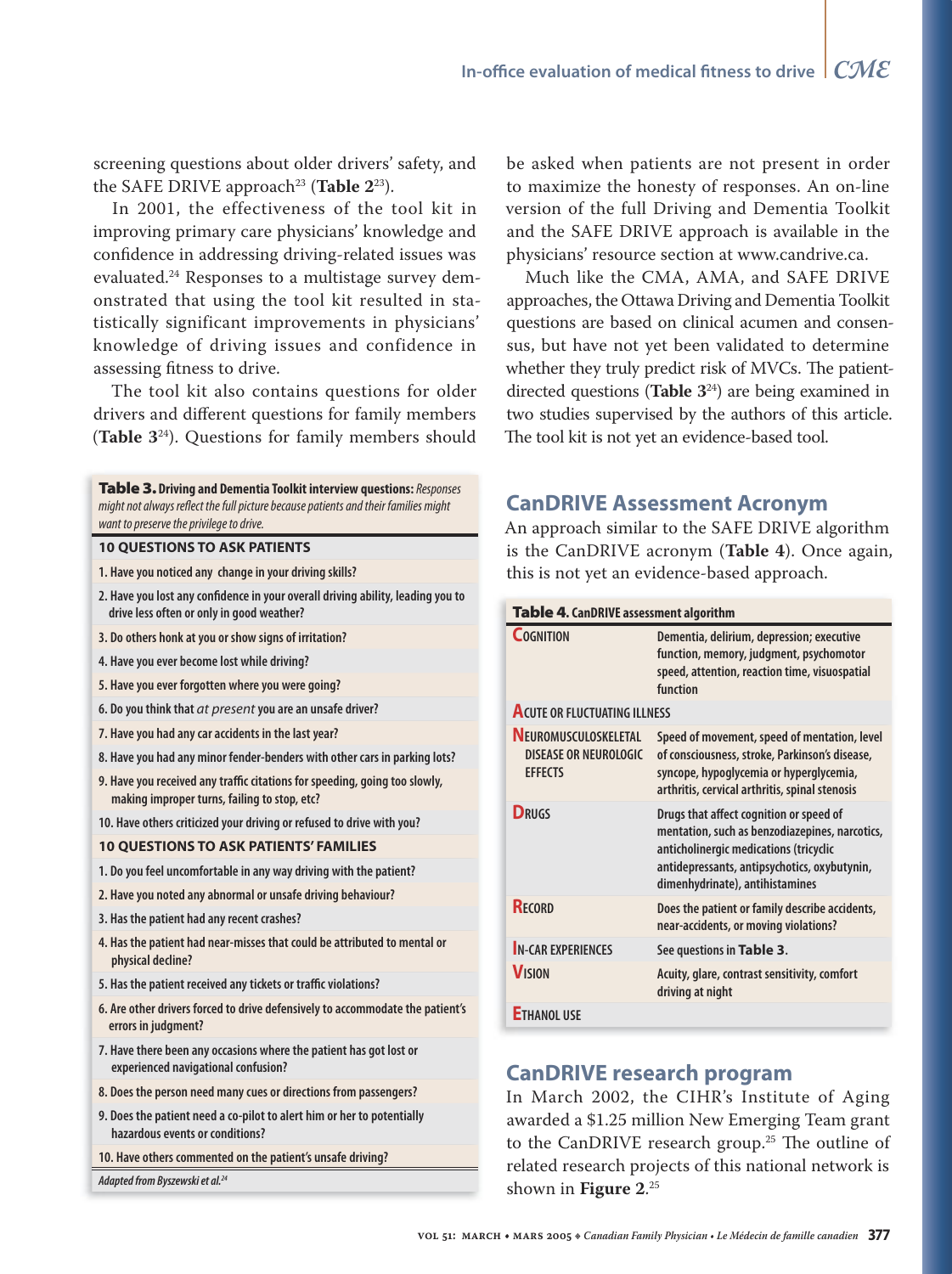# $\mathcal{C\!M\!E}{}|$  In-office evaluation of medical fitness to drive



One central project of the CanDRIVE research program is a large ( $N = 2000$ ) prospective cohort study that will examine active older drivers annually and link results of their clinical assessments with their respective Ministry of Transportation driving records. Results of this study will allow derivation and validation of fitness-to-drive screening tools for front-line settings, such as physicians' offices and Ministry of Transportation testing and licensing centres. The study will also try to validate specialized assessment approaches, such as occupational therapy and neuropsychological testing, and on-road

assessment protocols. Multitiered assessment algorithms similar to the one shown in Figure 1 have been published, but do not accurately describe the situation in Canada.<sup>26</sup>

The large prospective cohort study could move assessment of fitness to drive from opinion to evidence. For this to become reality, the study will require the active support of provincial ministries of transportation; seniors' associations; medical colleges, societies, and associations; and practising family physicians. To learn more about the CanDRIVE research program, visit www.candrive.ca.